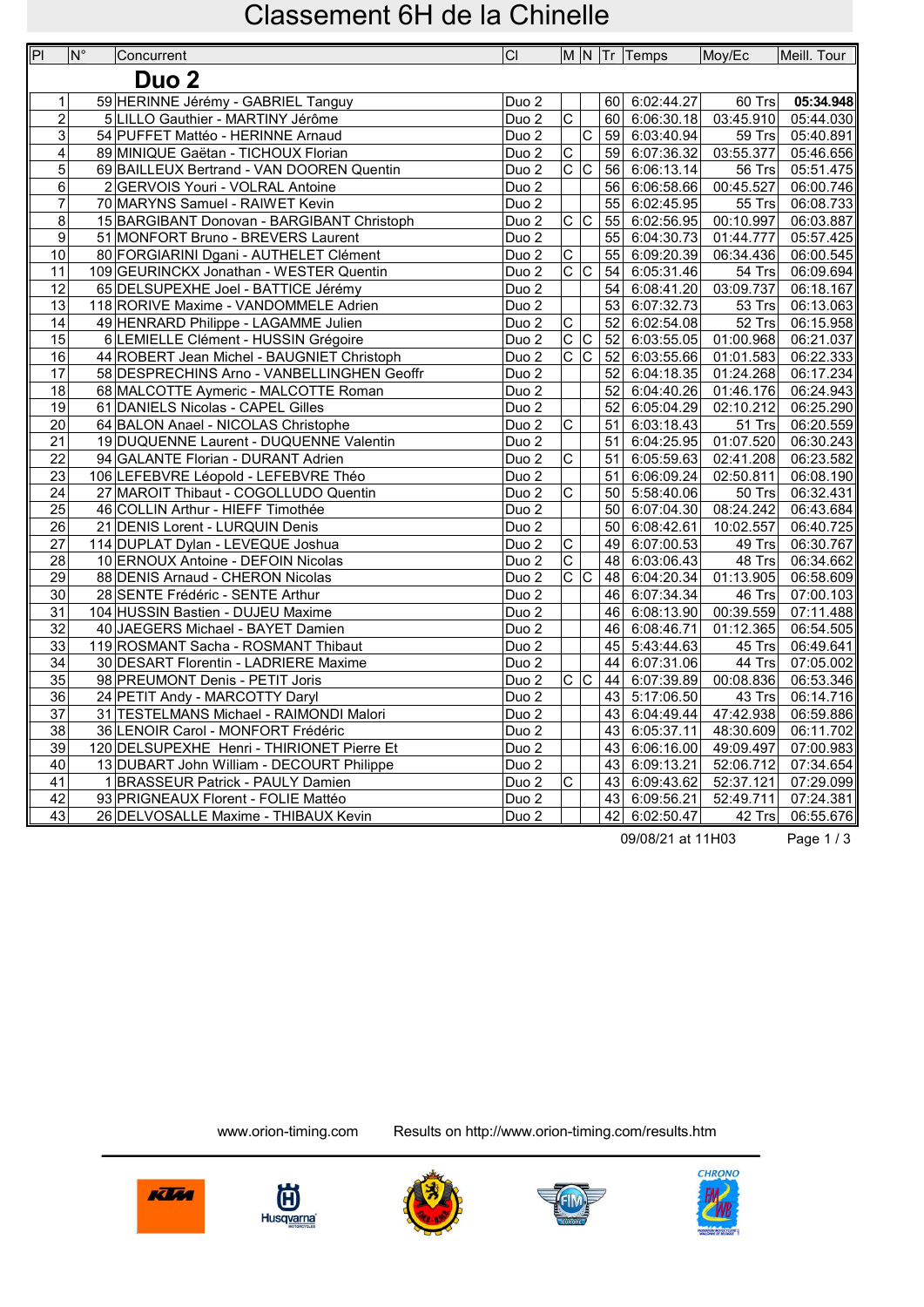| P               | $\overline{\mathsf{N}^{\circ}}$ | Concurrent                                  | CI               |                         |                       |                | M N Tr Temps          | Moy/Ec              | Meill. Tour             |
|-----------------|---------------------------------|---------------------------------------------|------------------|-------------------------|-----------------------|----------------|-----------------------|---------------------|-------------------------|
| 44              |                                 | 111 KRZEWINSKI Baptiste - STALON Frédéric   | Duo <sub>2</sub> |                         |                       |                | 42 6:07:58.05         | 05:07.580           | 07:02.157               |
| 45              |                                 | 34 MAUPERTUIS Frédéric - MORONE Serge       | Duo <sub>2</sub> |                         |                       | 41             | 6:05:33.98            | 41 Trs              | 07:31.562               |
| 46              |                                 | 22 MARCHAL Elise - MAIRIAUX Thomas          | Duo <sub>2</sub> | $\overline{C}$          |                       | 41             | 6:07:19.22            | 01:45.238           | 07:12.545               |
| 47              |                                 | 90 WARSCOTTE Etienne - BEGUIN Marc          | Duo <sub>2</sub> |                         |                       | 41             | 6:08:52.03            | 03:18.048           | $\overline{07:20.415}$  |
| 48              |                                 | 8 MATHIEU Bastien - COLSON Tom              | Duo <sub>2</sub> |                         |                       | 41             | 6:08:52.73            | 03:18.751           | 07:08.335               |
| 49              |                                 | 82 DENIS Tom - BENONIT Guillaume            | Duo <sub>2</sub> | $\overline{C}$          |                       |                | 40 6:05:09.88         | 40 Trs              | 07:36.182               |
| 50              |                                 | 105 DAGNELY Maxime - COLLIN Jérôme          | Duo <sub>2</sub> |                         |                       |                | 40 6:08:06.89         | 02:57.013           | 07:27.391               |
| 51              |                                 | 55 GILLIJNS Julien - BREARD Laurent         | Duo <sub>2</sub> |                         |                       |                | 40 6:09:25.39         | 04:15.510           | 07:38.460               |
| 52              |                                 | 7 BLAISE Georges - BELLE Marc               | Duo <sub>2</sub> |                         |                       | 36             | 5:34:08.72            | 36 Trs              | 07:43.473               |
| 53              |                                 | 113 PIRSON Nicolas - PIRSON Romain          | Duo <sub>2</sub> |                         |                       |                | 35 6:10:33.81         | $35$ Trs            | 08:10.786               |
| 54              |                                 | 110 JOURDEVANT Fabian - VANDENDRIES Samuel  | Duo <sub>2</sub> |                         |                       | 33             | 6:10:13.83            | 33 $Trs$            | 08:26.603               |
| $\overline{55}$ |                                 | 32 DEFFET Florian - GUEUR Martin            | Duo <sub>2</sub> |                         |                       |                | 32 6:10:01.89         | 32 Trs              | 07:58.765               |
| 56              |                                 | 92 SMAL Florent - SMAL Thomas               | Duo <sub>2</sub> |                         |                       | 29             | 3:38:44.06            | 29 Trs              | 06:38.179               |
| 57              |                                 | 39 DELROEUX Killigan - LEFEVERE Matthew     | Duo <sub>2</sub> |                         |                       | 24             | 2:36:29.78            | 24 Trs              | 05:46.005               |
| 58              |                                 | 16 TOUSSAINT Jean Marc - HAVELANGE Françoi  | Duo <sub>2</sub> |                         |                       | 17             | 2:29:30.04            | 17 $Trs$            | 07:18.123               |
| 59              |                                 | 60 YERNAUX Nathanael - YERNAUX Corentin     | Duo <sub>2</sub> |                         |                       | 15             | 2:23:53.77            | 15 Trs              | 07:45.337               |
| 60              |                                 | 72 SCOHY Julian - DEVILLERS Maxence         | Duo <sub>2</sub> |                         |                       |                | 12 1:53:39.18         | 12 Trs              | 07:21.950               |
| 61              |                                 | 96 LEMAIRE Sébastien - LEMAIRE Pascal       | Duo <sub>2</sub> |                         |                       | $\overline{4}$ | 4:09:31.16            | 4 Trs               | 11:18.722               |
|                 |                                 | Duo 1                                       |                  |                         |                       |                |                       |                     |                         |
| $\mathbf{1}$    |                                 | 116 DONEUX Benjamin - FRAIKIN Remi          | Duo 1            | C C                     |                       |                | 60 6:07:19.18         | $\overline{60}$ Trs | 05:45.052               |
| $\overline{2}$  |                                 | 38 NIJS Dante - BRAL Ludovic                | Duo 1            |                         |                       | 58             | 6:08:10.23            | 58 Trs              | 05:49.034               |
| $\overline{3}$  |                                 | 74 TOURNEUR Dorian - COLSON Maxime          | Duo 1            | $\overline{\mathsf{c}}$ |                       |                | 56 6:03:32.87         | $56$ Trs            | 05:48.829               |
| $\overline{4}$  |                                 | 37 WAUTHIER Damien - LILLO Aubry            | Duo 1            |                         | $\overline{C}$        |                | 56 6:06:09.76         | 02:36.895           | 05:53.867               |
| 5               |                                 | 11 FRANCOIS Benjamin - NEEFS Grégory        | Duo 1            | $\overline{C}$          | $\overline{C}$        | 54             | 6:05:15.33            | 54 Trs              | 06:00.029               |
| 6               |                                 | 95 MARTIN Florian - REMY Corentin           | Duo 1            |                         | $ \overline{C} $      | 54             | 6:05:57.74            | 00:42.411           | 05:55.147               |
| $\overline{7}$  |                                 | 18 ROBERT Mike - ROBERT Steve               | Duo 1            | $\frac{1}{2}$           | $\overline{\text{c}}$ | 54             | 6:06:17.02            | 01:01.693           | 06:11.016               |
| $\overline{8}$  |                                 | 77 VANDENBULCKE Guillaume - VANDENBULCKE P  | Duo 1            | $\overline{\mathrm{c}}$ |                       | 54             | 6:07:28.93            | 02:13.595           | 06:15.283               |
| $\overline{9}$  |                                 | 71 THONE Olivier - MAES Martin              | Duo 1            |                         |                       | 54             | 6:07:41.23            | 02:25.898           | 06:15.101               |
| 10              |                                 | 83 VUKCEVIC Michaël - CLIPPE Cédric         | Duo 1            |                         |                       | 53             | 6:05:16.85            | 53 Trs              | 06:05.878               |
| 11              |                                 | 3 SERVAIS Adrien - LAHAYE Michel            | Duo 1            | c c                     |                       | 52             | 6:06:50.64            | 52 Trs              | 06:21.131               |
| 12              |                                 | 29 MOESCHAL Léonard - BRANCHE Diego         | Duo 1            |                         |                       | 52             | 6:08:48.10            | 01:57.459           | 06:17.427               |
| 13              |                                 | 84 BEGON Loïc - LANIS Mathieu               | Duo 1            |                         |                       | 52             | 6:08:55.48            | 02:04.832           | 06:15.057               |
| 14              |                                 | 57 ROMAIN Bastien - BIEVET François         | Duo 1            | $\overline{\mathrm{c}}$ |                       |                | 52 6:09:03.64         | 02:12.994           | 06:27.745               |
| 15              |                                 | 73 LORQUET Julien - GAUNIAUX Kevin          | Duo 1            |                         |                       | 51             | 6:06:31.63            | 51 Trs              | 06:13.660               |
| 16              |                                 | 117 VINKEN Quentin - DELSEMME Bastien       | Duo 1            |                         |                       |                | 50 6:03:01.91         | 50 Trs              | 06:39.651               |
| $\overline{17}$ |                                 | 115 CLAUDE Tom - FRANCOIS Baptiste          | Duo 1            | $\overline{c}$          |                       |                | 50 6:03:39.53         | 00:37.622           | 06:17.069               |
| $\overline{18}$ |                                 | 103 DEFRENE Christopher - PAZDZIORKO Grégoi | Duo 1            | $\overline{\mathrm{c}}$ |                       |                | 50 6:05:23.11         | 02:21.197           | 06:10.537               |
| 19              |                                 | 50 GOFFAUX Benjamin - GAUNIAUX Frédéric     | Duo 1            | $\overline{\mathrm{c}}$ | C                     |                | 50 6:05:44.47         | 02:42.562           | 06:06.773               |
| 20              |                                 | 9 PIERARD Louis - DETINNE François          | Duo 1            |                         | $\overline{\text{c}}$ |                | 49 6:03:46.04         | $\overline{49}$ Trs | 06:35.438               |
| 21              |                                 | 35 PATTYN Nathan - BRICHART Quentin         | Duo 1            |                         |                       |                | 49 6:08:43.15         | 04:57.115           | $\overline{06}$ :34.133 |
| $\overline{22}$ |                                 | 102 KEUP Antoine - WERGIFOSSE Jordan        | Duo 1            |                         |                       | 48             | 6:05:49.57            | 48 Trs              | 06:39.183               |
| $\overline{23}$ |                                 | 23 BRISME Ludovic - VANDOREN Ducan          | Duo 1            |                         |                       |                | 48 6:09:08.76         | 03:19.194           | 06:37.612               |
| 24              |                                 | 78 BOSSEAUX Mathias - GOLINVAUX Benjamin    | Duo 1            | $\overline{\mathsf{C}}$ |                       |                | 46 6:05:57.19         | 46 Trs              | 07:14.607               |
| 25              |                                 | 112 LAEREMANS Thibaut - MAHY Arthur         | Duo 1            |                         |                       |                | $C$ $C$ 46 6:06:18.45 | 00:21.262           | 07:10.360               |

09/08/21 at 11H03 Page 2 / 3

田 **Husqvarna** 

www.orion-timing.com Results on http://www.orion-timing.com/results.htm







Klin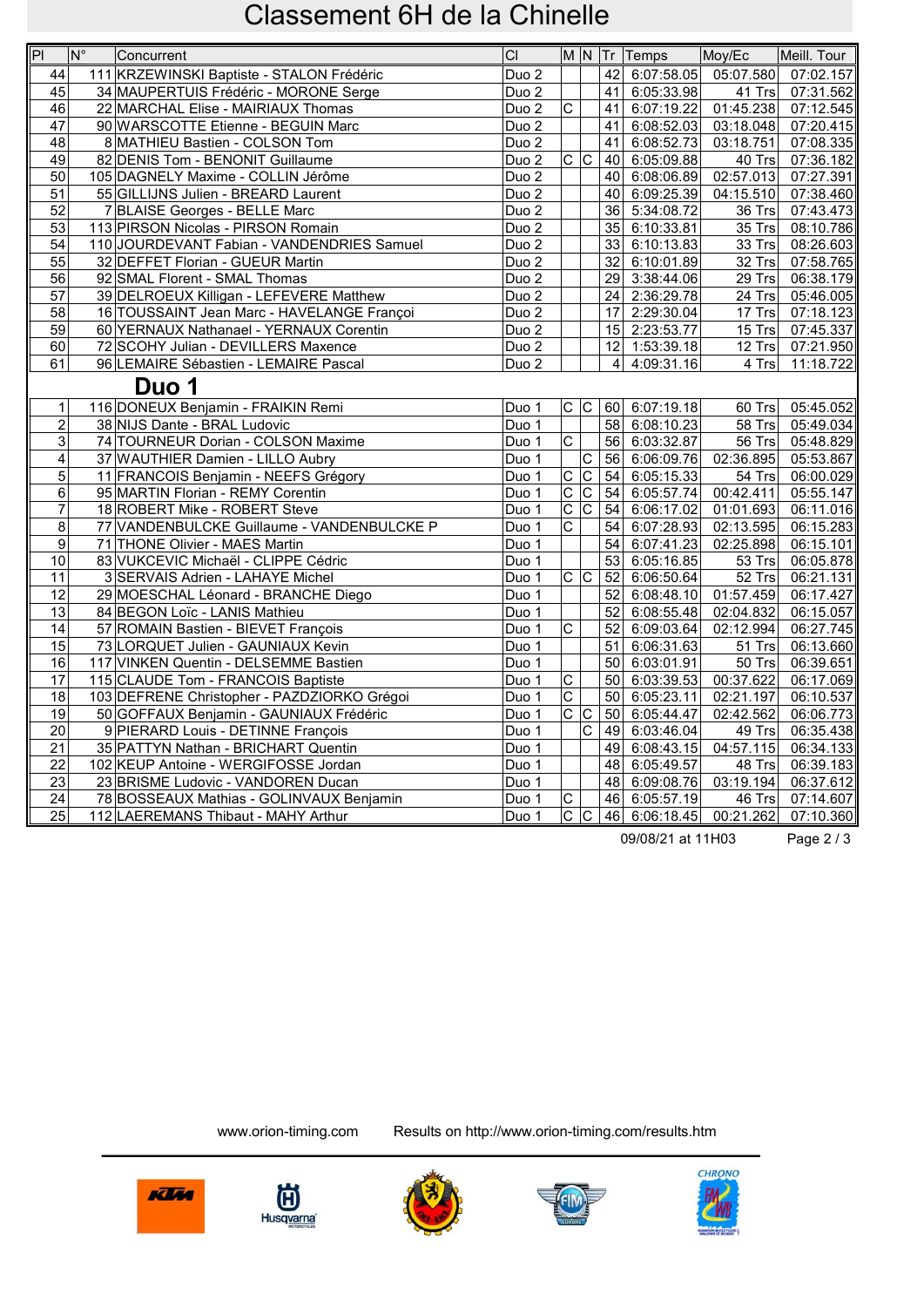| PI                      | $N^{\circ}$ | Concurrent                                 | Cl    |                         |                         |                 | M N Tr Temps               | Moy/Ec                 | Meill. Tour      |
|-------------------------|-------------|--------------------------------------------|-------|-------------------------|-------------------------|-----------------|----------------------------|------------------------|------------------|
| 26                      |             | 42 LACASSE Tristan - HERMANS Nicolas       | Duo 1 |                         |                         |                 | 45 6:07:57.36              |                        | 45 Trs 06:49.505 |
| $\overline{27}$         |             | 91 WARSCOTTE Augustin - DUMONT Luca        | Duo 1 |                         |                         |                 | $\overline{45}$ 6:08:17.07 | $\overline{00:19}.710$ | 06:50.682        |
| 28                      |             | 20 DESART Christophe - EVRARD Benjamin     | Duo 1 |                         |                         |                 | 44 6:04:19.04              | 44 Trs                 | 07:29.174        |
| $\overline{29}$         |             | 12 DESORBAY Mathieu - ROMAIN Axel          | Duo 1 |                         |                         | 44              | 6:04:21.64                 | 00:02.595              | 07:07.232        |
| $\overline{30}$         |             | 56 JACQUET Florent - BERNIA Hugo           | Duo 1 | $\overline{\text{c}}$   |                         |                 | 43 6:04:40.80              | $43$ Trs               | 07:05.973        |
| $\overline{31}$         |             | 53 DERIDDER Carl - ROSSINI Julien          | Duo 1 |                         |                         |                 | 43 6:05:25.29              | $\overline{00:44.489}$ | 06:51.450        |
| $\overline{32}$         |             | 97 JACQUEMYN Corentin - BAUDOIN Yves       | Duo 1 |                         |                         |                 | 43 6:07:01.22              | 02:20.422              | 07:23.561        |
| $\overline{33}$         |             | 33 FOURNY Bastien - DUFRASNE Marvin        | Duo 1 |                         |                         |                 | 43 6:07:29.82              | 02:49.020              | 07:05.476        |
| 34                      |             | 86 BOGAERTS Julien - RAICKMAN Fabrice      | Duo 1 |                         |                         | 41              | 6:09:50.80                 | 41 Trs                 | 07:37.322        |
| $\overline{35}$         |             | 101 LINDEMAN Maicky - CACCO Giuliano       | Duo 1 | $\overline{c c}$        |                         | 39              | 6:05:23.44                 | 39 Trs                 | 08:04.868        |
| $\overline{36}$         |             | 81 CATALANO Luigi - FRANCOTTE Laurent      | Duo 1 |                         |                         | 38              | 6:03:50.76                 | 38 Trs                 | 07:23.045        |
| $\overline{37}$         |             | 41 LEFEBVRE Julien - BASTIN Jean           | Duo 1 | $\overline{C}$          |                         | 37              | 6:09:01.16                 | $37$ Trs               | 08:00.695        |
| 38                      |             | 45 LANIS Cyril - CARDILLO Stéphane         | Duo 1 | $\mathsf{C}$            | $\overline{C}$          |                 | 35 6:03:20.31              | $35$ Trs               | 07:07.353        |
| 39                      |             | 4 COLLART Loïc - MINET Gilles              | Duo 1 | $\overline{\mathsf{C}}$ | $\overline{\mathsf{C}}$ |                 | 35 6:06:05.46              | 02:45.151              | 07:22.966        |
| 40                      |             | 43 BERTRAND Renaud - REMOUCHAMPS Pierre    | Duo 1 | $\overline{\mathrm{c}}$ |                         |                 | 35 6:08:34.57              | 05:14.263              | 07:36.772        |
| 41                      |             | 100 WARSCOTTE Germain - WARSCOTTE Antoine  | Duo 1 | $\overline{\text{c}}$   |                         |                 | 34 6:09:07.73              | $34$ Trs               | 08:44.371        |
| 42                      |             | 85 NOIRET Grégory - MARINELLI François Xav | Duo 1 |                         |                         |                 | 30 6:02:17.66              | $30$ Trs               | 09:03.728        |
| 43                      |             | 67 COLLIN Alexis - COLLIN Ciprien          | Duo 1 |                         |                         | 27              | 6:08:02.00                 | $27$ Trs               | 06:44.091        |
| 44                      |             | 17 SANGLIER Laurent - SANGLIER Vincent     | Duo 1 |                         |                         |                 | 25 6:05:14.69              | $25$ Trs               | 08:13.045        |
| $\overline{45}$         |             | 14 JAUMAIN Maxime - DEMINNE Maxime         | Duo 1 |                         |                         |                 | 18 4:37:43.55              | 18 Trs $\vert$         | 07:09.679        |
| 46                      |             | 87 WILLEMS Simon - SERVAIS Arille          | Duo 1 |                         | C                       |                 | 16 2:27:13.00              | 16 Trs $\vert$         | 07:35.901        |
| 47                      |             | 48 KIRSCH Julien - GILLET Adrien           | Duo 1 |                         |                         |                 | 14 2:57:46.94              | 14 Trs                 | 07:11.543        |
| 48                      |             | 75 CATALANO Loris - FACCINCANI Benoit      | Duo 1 |                         |                         | 5 <sup>1</sup>  | 3:36:33.84                 | $5$ Trs                | 09:05.152        |
|                         |             | <b>Solo</b>                                |       |                         |                         |                 |                            |                        |                  |
| $\mathbf{1}$            |             | 122 LOUIS Tim                              | Solo  | $\mathsf{C}$            |                         |                 | 26 3:05:17.41              |                        | 26 Trs 05:55.959 |
| $\overline{2}$          |             | 128 GOFFARD Johan                          | Solo  |                         |                         |                 | 26 3:05:20.70 00:03.284    |                        | 06:15.253        |
| $\overline{3}$          |             | 132 DELPORTE Nicolas                       | Solo  |                         |                         |                 | 26 3:07:16.34              | 01:58.925              | 06:27.386        |
| $\overline{\mathbf{4}}$ |             | 127 SMET Julien                            | Solo  |                         |                         | 21              | 3:11:04.60                 | $21$ Trs               | 07:13.174        |
| 5                       |             | 130 THEISMAN Marvin                        | Solo  | $\mathsf C$             |                         | 20              | 3:12:25.54                 | $20$ Trs               | 07:13.790        |
| $6\phantom{1}6$         |             | 126 FRANCOIS Frédéric                      | Solo  |                         |                         | 17              | 3:10:25.10                 | 17 Trsl                | 08:12.207        |
| $\overline{7}$          |             | 135 LEGROS Sébastien                       | Solo  |                         |                         | 16              | 3:07:28.32                 | 16 Trs                 | 07:44.786        |
| 8                       |             | 129 BECKERS Eric                           | Solo  |                         |                         |                 | 15 3:10:50.00              | 15 $Trs$               | 08:45.456        |
| 9                       |             | 131 DELAITEMPS Julien                      | Solo  |                         |                         |                 | 13 2:59:18.24              | 13 Trs                 | 08:48.578        |
| 10                      |             | 125 BUELINCKX Harry                        | Solo  |                         |                         | 13 <sup>1</sup> | 3:10:11.75                 | 10:53.513              | 08:04.626        |
|                         |             |                                            |       |                         |                         |                 |                            |                        |                  |

Meill. Tour: 59 HERINNE Jérémy - GABRIEL Tanguy in 05:34.948 at 53.739 Km/H

09/08/21 at 11H03 Page 3/3

| Chronos Officiels :<br><b>FMWB</b>      |                 |
|-----------------------------------------|-----------------|
| Heure d'Edition :<br>11H <sub>0</sub> 3 | Dir de Course : |









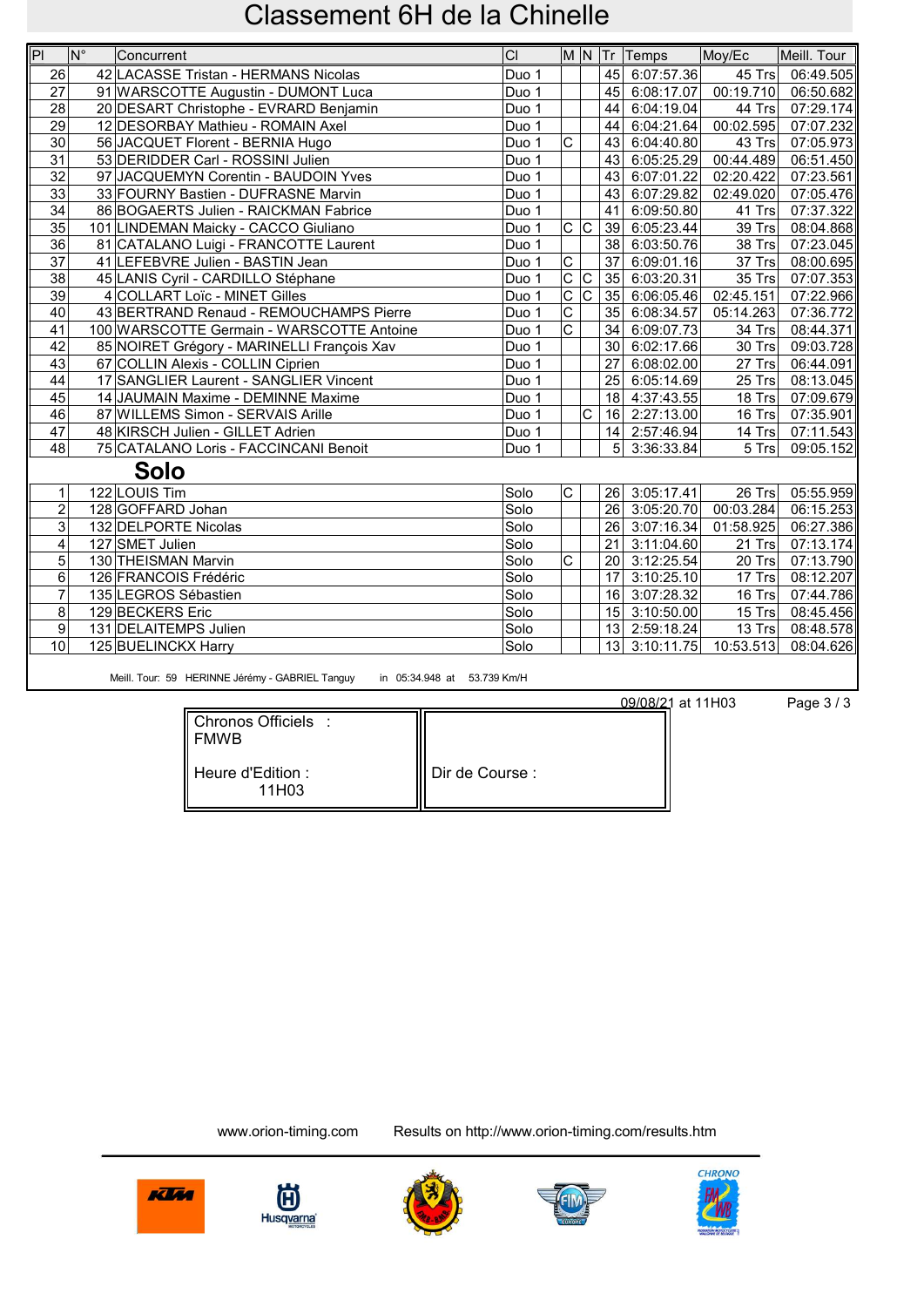| P               | $\overline{\mathsf{N}^{\circ}}$ | Concurrent                                  | CI               |                         |                         |                 | M N Tr Temps               | Moy/Ec                  | Meill. Tour |
|-----------------|---------------------------------|---------------------------------------------|------------------|-------------------------|-------------------------|-----------------|----------------------------|-------------------------|-------------|
| 1               |                                 | 59 HERINNE Jérémy - GABRIEL Tanguy          | Duo <sub>2</sub> |                         |                         |                 | 60 6:02:44.27              | 60 Trs                  | 05:34.948   |
| $\overline{2}$  |                                 | 5 LILLO Gauthier - MARTINY Jérôme           | Duo <sub>2</sub> | $\overline{\text{c}}$   |                         |                 | 60 6:06:30.18              | 03:45.910               | 05:44.030   |
| 3               |                                 | 116 DONEUX Benjamin - FRAIKIN Remi          | Duo 1            | $\overline{C}$          | c                       |                 | 60 6:07:19.18              | 04:34.911               | 05:45.052   |
| $\overline{4}$  |                                 | 54 PUFFET Mattéo - HERINNE Arnaud           | Duo <sub>2</sub> |                         | $\overline{\text{c}}$   |                 | 59 6:03:40.94              | 59 Trs                  | 05:40.891   |
| $\overline{5}$  |                                 | 89 MINIQUE Gaëtan - TICHOUX Florian         | Duo <sub>2</sub> | $\overline{\mathrm{c}}$ |                         | 59              | 6:07:36.32                 | 03:55.377               | 05:46.656   |
| $6 \,$          |                                 | 38 NIJS Dante - BRAL Ludovic                | Duo 1            |                         |                         | 58              | 6:08:10.23                 | 58 Trs                  | 05:49.034   |
| $\overline{7}$  |                                 | 74 TOURNEUR Dorian - COLSON Maxime          | Duo 1            | $\overline{\text{c}}$   |                         |                 | 56 6:03:32.87              | 56 Trs                  | 05:48.829   |
| 8               |                                 | 37 WAUTHIER Damien - LILLO Aubry            | Duo 1            |                         | C                       | 56              | 6:06:09.76                 | 02:36.895               | 05:53.867   |
| $\mathsf{g}$    |                                 | 69 BAILLEUX Bertrand - VAN DOOREN Quentin   | Duo <sub>2</sub> | $\overline{C}$          | $\overline{\mathsf{c}}$ | 56              | 6:06:13.14                 | 02:40.267               | 05:51.475   |
| 10              |                                 | 2 GERVOIS Youri - VOLRAL Antoine            | Duo <sub>2</sub> |                         |                         | 56              | 6:06:58.66                 | 03:25.794               | 06:00.746   |
| 11              |                                 | 70 MARYNS Samuel - RAIWET Kevin             | Duo <sub>2</sub> |                         |                         | 55              | 6:02:45.95                 | 55 Trs                  | 06:08.733   |
| $\overline{12}$ |                                 | 15 BARGIBANT Donovan - BARGIBANT Christoph  | Duo <sub>2</sub> | $\overline{c c}$        |                         |                 | 55 6:02:56.95              | 00:10.997               | 06:03.887   |
| 13              |                                 | 51 MONFORT Bruno - BREVERS Laurent          | Duo <sub>2</sub> |                         |                         | 55              | 6:04:30.73                 | 01:44.777               | 05:57.425   |
| 14              |                                 | 80 FORGIARINI Dgani - AUTHELET Clément      | Duo <sub>2</sub> | $\overline{C}$          |                         | 55              | 6:09:20.39                 | 06:34.436               | 06:00.545   |
| 15              |                                 | 11 FRANCOIS Benjamin - NEEFS Grégory        | Duo 1            | $\overline{c}$          | $\overline{\mathsf{C}}$ | 54              | 6:05:15.33                 | 54 Trs                  | 06:00.029   |
| 16              |                                 | 109 GEURINCKX Jonathan - WESTER Quentin     | Duo <sub>2</sub> | $\overline{\mathrm{c}}$ | $\overline{\mathsf{c}}$ | 54              | 6:05:31.46                 | $\overline{00}$ :16.133 | 06:09.694   |
| 17              |                                 | 95 MARTIN Florian - REMY Corentin           | Duo 1            | $\overline{\mathsf{C}}$ | C                       | 54              | 6:05:57.74                 | 00:42.411               | 05:55.147   |
| 18              |                                 | 18 ROBERT Mike - ROBERT Steve               | Duo 1            | $\overline{C}$          | $\overline{C}$          | 54              | 6:06:17.02                 | 01:01.693               | 06:11.016   |
| 19              |                                 | 77 VANDENBULCKE Guillaume - VANDENBULCKE P  | Duo 1            | $\overline{\mathrm{c}}$ |                         | 54              | 6:07:28.93                 | 02:13.595               | 06:15.283   |
| 20              |                                 | 71 THONE Olivier - MAES Martin              | Duo 1            |                         |                         | 54              | 6:07:41.23                 | 02:25.898               | 06:15.101   |
| 21              |                                 | 65 DELSUPEXHE Joel - BATTICE Jérémy         | Duo <sub>2</sub> |                         |                         |                 | $\overline{54}$ 6:08:41.20 | 03:25.870               | 06:18.167   |
| 22              |                                 | 83 VUKCEVIC Michaël - CLIPPE Cédric         | Duo 1            |                         |                         | 53              | 6:05:16.85                 | 53 Trs                  | 06:05.878   |
| 23              |                                 | 118 RORIVE Maxime - VANDOMMELE Adrien       | Duo <sub>2</sub> |                         |                         | 53              | 6:07:32.73                 | 02:15.881               | 06:13.063   |
| 24              |                                 | 49 HENRARD Philippe - LAGAMME Julien        | Duo <sub>2</sub> | $\overline{\text{c}}$   |                         | 52              | 6:02:54.08                 | 52 Trs                  | 06:15.958   |
| 25              |                                 | 6 LEMIELLE Clément - HUSSIN Grégoire        | Duo <sub>2</sub> | $\overline{\mathrm{c}}$ | c                       | 52              | 6:03:55.05                 | 01:00.968               | 06:21.037   |
| 26              |                                 | 44 ROBERT Jean Michel - BAUGNIET Christoph  | Duo <sub>2</sub> | $\overline{\text{c}}$   | $\overline{C}$          | 52              | 6:03:55.66                 | 01:01.583               | 06:22.333   |
| 27              |                                 | 58 DESPRECHINS Arno - VANBELLINGHEN Geoffr  | Duo <sub>2</sub> |                         |                         | 52              | 6:04:18.35                 | 01:24.268               | 06:17.234   |
| 28              |                                 | 68 MALCOTTE Aymeric - MALCOTTE Roman        | Duo <sub>2</sub> |                         |                         | 52              | 6:04:40.26                 | 01:46.176               | 06:24.943   |
| 29              |                                 | 61 DANIELS Nicolas - CAPEL Gilles           | Duo <sub>2</sub> |                         |                         | 52              | 6:05:04.29                 | 02:10.212               | 06:25.290   |
| 30              |                                 | 3 SERVAIS Adrien - LAHAYE Michel            | Duo 1            |                         | $\overline{c c}$        | $\overline{52}$ | 6:06:50.64                 | 03:56.562               | 06:21.131   |
| 31              |                                 | 29 MOESCHAL Léonard - BRANCHE Diego         | Duo 1            |                         |                         | 52              | 6:08:48.10                 | 05:54.021               | 06:17.427   |
| 32              |                                 | 84 BEGON Loïc - LANIS Mathieu               | Duo 1            |                         |                         | 52              | 6:08:55.48                 | 06:01.394               | 06:15.057   |
| 33              |                                 | 57 ROMAIN Bastien - BIEVET François         | Duo 1            | $\overline{c}$          |                         | 52              | 6:09:03.64                 | 06:09.556               | 06:27.745   |
| 34              |                                 | 64 BALON Anael - NICOLAS Christophe         | Duo <sub>2</sub> | $\overline{\mathsf{c}}$ |                         | 51              | 6:03:18.43                 | 51 Trs                  | 06:20.559   |
| $\overline{35}$ |                                 | 19 DUQUENNE Laurent - DUQUENNE Valentin     | Duo <sub>2</sub> |                         |                         | 51              | 6:04:25.95                 | 01:07.520               | 06:30.243   |
| 36              |                                 | 94 GALANTE Florian - DURANT Adrien          | Duo <sub>2</sub> | C                       |                         | 51              | 6:05:59.63                 | 02:41.208               | 06:23.582   |
| 37              |                                 | 106 LEFEBVRE Léopold - LEFEBVRE Théo        | Duo <sub>2</sub> |                         |                         | 51              | 6:06:09.24                 | 02:50.811               | 06:08.190   |
| 38              |                                 | 73 LORQUET Julien - GAUNIAUX Kevin          | Duo 1            |                         |                         | 51              | 6:06:31.63                 | 03:13.201               | 06:13.660   |
| 39              |                                 | 27 MAROIT Thibaut - COGOLLUDO Quentin       | Duo <sub>2</sub> | $\overline{\mathrm{c}}$ |                         | 50              | 5:58:40.06                 | 50 Trs                  | 06:32.431   |
| 40              |                                 | 117 VINKEN Quentin - DELSEMME Bastien       | Duo 1            |                         |                         |                 | 50 6:03:01.91              | 04:21.852               | 06:39.651   |
| 41              |                                 | 115 CLAUDE Tom - FRANCOIS Baptiste          | Duo 1            | $\overline{C}$          |                         | 50 <sup>1</sup> | 6:03:39.53                 | 04:59.474               | 06:17.069   |
| 42              |                                 | 103 DEFRENE Christopher - PAZDZIORKO Grégoi | Duo 1            | $\overline{\mathsf{C}}$ |                         | 50              | 6:05:23.11                 | 06:43.049               | 06:10.537   |
| 43              |                                 | 50 GOFFAUX Benjamin - GAUNIAUX Frédéric     | Duo 1            | $\overline{\mathrm{c}}$ | $\overline{\mathsf{c}}$ |                 | 50 6:05:44.47              | 07:04.414               | 06:06.773   |
| $\overline{44}$ |                                 | 46 COLLIN Arthur - HIEFF Timothée           | Duo <sub>2</sub> |                         |                         |                 | 50 6:07:04.30              | 08:24.242               | 06:43.684   |

09/08/21 at 11H01 Page 1 / 3









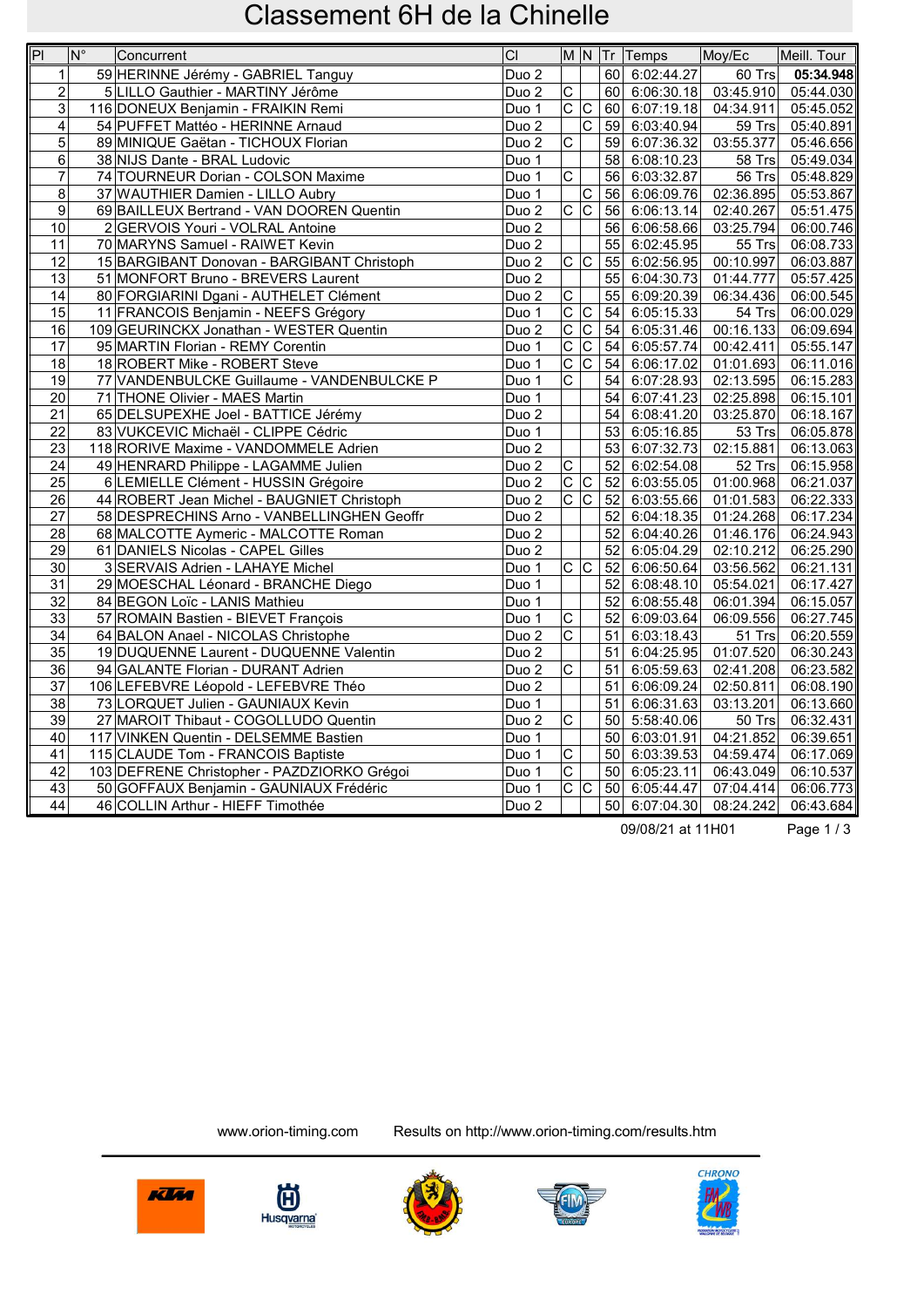| $\overline{P}$  | $N^{\circ}$<br>Concurrent                  | CI               |                               |                       |                 | M N Tr Temps               | Moy/Ec                 | Meill. Tour |
|-----------------|--------------------------------------------|------------------|-------------------------------|-----------------------|-----------------|----------------------------|------------------------|-------------|
| 45              | 21 DENIS Lorent - LURQUIN Denis            | Duo <sub>2</sub> |                               |                       | 50              | 6:08:42.61                 | 10:02.557              | 06:40.725   |
| $\overline{46}$ | 9 PIERARD Louis - DETINNE François         | Duo 1            |                               | $\overline{\text{c}}$ |                 | 49 6:03:46.04              | 49 Trs                 | 06:35.438   |
| 47              | 114 DUPLAT Dylan - LEVEQUE Joshua          | Duo <sub>2</sub> | $\overline{C}$                |                       |                 | 49 6:07:00.53              | 03:14.495              | 06:30.767   |
| 48              | 35 PATTYN Nathan - BRICHART Quentin        | Duo 1            |                               |                       | 49              | 6:08:43.15                 | 04:57.115              | 06:34.133   |
| 49              | 10 ERNOUX Antoine - DEFOIN Nicolas         | Duo <sub>2</sub> | $\overline{\mathrm{c}}$       |                       | 48              | 6:03:06.43                 | 48 Trs                 | 06:34.662   |
| 50              | 88 DENIS Arnaud - CHERON Nicolas           | Duo <sub>2</sub> | $\overline{C}$ $\overline{C}$ |                       | 48              | 6:04:20.34                 | 01:13.905              | 06:58.609   |
| $\overline{51}$ | 102 KEUP Antoine - WERGIFOSSE Jordan       | Duo 1            |                               |                       | 48              | 6:05:49.57                 | 02:43.135              | 06:39.183   |
| 52              | 23 BRISME Ludovic - VANDOREN Ducan         | Duo 1            |                               |                       |                 | 48 6:09:08.76              | 06:02.329              | 06:37.612   |
| 53              | 78 BOSSEAUX Mathias - GOLINVAUX Benjamin   | Duo 1            | $\overline{C}$                |                       | 46              | 6:05:57.19                 | 46 Trs                 | 07:14.607   |
| 54              | 112 LAEREMANS Thibaut - MAHY Arthur        | Duo 1            | $\overline{c}$ $\overline{c}$ |                       |                 | 46 6:06:18.45              | 00:21.262              | 07:10.360   |
| 55              | 28 SENTE Frédéric - SENTE Arthur           | Duo <sub>2</sub> |                               |                       |                 | 46 6:07:34.34              | 01:37.156              | 07:00.103   |
| 56              | 104 HUSSIN Bastien - DUJEU Maxime          | Duo <sub>2</sub> |                               |                       | 46              | 6:08:13.90                 | 02:16.715              | 07:11.488   |
| 57              | 40 JAEGERS Michael - BAYET Damien          | Duo <sub>2</sub> |                               |                       | 46              | 6:08:46.71                 | 02:49.521              | 06:54.505   |
| 58              | 119 ROSMANT Sacha - ROSMANT Thibaut        | Duo <sub>2</sub> |                               |                       | 45              | 5:43:44.63                 | 45 Trs                 | 06:49.641   |
| 59              | 42 LACASSE Tristan - HERMANS Nicolas       | Duo 1            |                               |                       | 45              | 6:07:57.36                 | 24:12.735              | 06:49.505   |
| 60              | 91 WARSCOTTE Augustin - DUMONT Luca        | Duo 1            |                               |                       | 45              | 6:08:17.07                 | 24:32.445              | 06:50.682   |
| 61              | 20 DESART Christophe - EVRARD Benjamin     | Duo 1            |                               |                       | 44              | 6:04:19.04                 | $\overline{44}$ Trs    | 07:29.174   |
| 62              | 12 DESORBAY Mathieu - ROMAIN Axel          | Duo 1            |                               |                       | 44              | 6:04:21.64                 | 00:02.595              | 07:07.232   |
| 63              | 30 DESART Florentin - LADRIERE Maxime      | Duo <sub>2</sub> |                               |                       | 44              | 6:07:31.06                 | 03:12.017              | 07:05.002   |
| 64              | 98 PREUMONT Denis - PETIT Joris            | Duo <sub>2</sub> | $\overline{c c}$              |                       | 44              | 6:07:39.89                 | 03:20.853              | 06:53.346   |
| 65              | 24 PETIT Andy - MARCOTTY Daryl             | Duo <sub>2</sub> |                               |                       | 43              | 5:17:06.50                 | 43 Trs                 | 06:14.716   |
| 66              | 56 JACQUET Florent - BERNIA Hugo           | Duo 1            | $\overline{\text{c}}$         |                       | 43              | 6:04:40.80                 | 47:34.296              | 07:05.973   |
| 67              | 31 TESTELMANS Michael - RAIMONDI Malori    | Duo <sub>2</sub> |                               |                       | 43              | 6:04:49.44                 | 47:42.938              | 06:59.886   |
| 68              | 53 DERIDDER Carl - ROSSINI Julien          | Duo 1            |                               |                       | 43              | 6:05:25.29                 | 48:18.785              | 06:51.450   |
| 69              | 36 LENOIR Carol - MONFORT Frédéric         | Duo <sub>2</sub> |                               |                       | 43 <sub>l</sub> | 6:05:37.11                 | $\overline{48:}30.609$ | 06:11.702   |
| $70\,$          | 120 DELSUPEXHE Henri - THIRIONET Pierre Et | Duo <sub>2</sub> |                               |                       | 43              | 6:06:16.00                 | 49:09.497              | 07:00.983   |
| 71              | 97 JACQUEMYN Corentin - BAUDOIN Yves       | Duo 1            |                               |                       | 43              | 6:07:01.22                 | 49:54.718              | 07:23.561   |
| 72              | 33 FOURNY Bastien - DUFRASNE Marvin        | Duo 1            |                               |                       | 43              | 6:07:29.82                 | 50:23.316              | 07:05.476   |
| 73              | 13 DUBART John William - DECOURT Philippe  | Duo <sub>2</sub> |                               |                       | 43 <sub>l</sub> | 6:09:13.21                 | 52:06.712              | 07:34.654   |
| 74              | 1 BRASSEUR Patrick - PAULY Damien          | Duo <sub>2</sub> | $\overline{\mathsf{c}}$       |                       |                 | 43 6:09:43.62              | 52:37.121              | 07:29.099   |
| 75              | 93 PRIGNEAUX Florent - FOLIE Mattéo        | Duo <sub>2</sub> |                               |                       | 43              | 6:09:56.21                 | 52:49.711              | 07:24.381   |
| 76              | 26 DELVOSALLE Maxime - THIBAUX Kevin       | Duo <sub>2</sub> |                               |                       | 42              | 6:02:50.47                 | 42 Trs                 | 06:55.676   |
| 77              | 111 KRZEWINSKI Baptiste - STALON Frédéric  | Duo <sub>2</sub> |                               |                       | 42              | 6:07:58.05                 | 05:07.580              | 07:02.157   |
| 78              | 34 MAUPERTUIS Frédéric - MORONE Serge      | Duo <sub>2</sub> |                               |                       | 41              | 6:05:33.98                 | 41 Trs                 | 07:31.562   |
| 79              | 22 MARCHAL Elise - MAIRIAUX Thomas         | Duo <sub>2</sub> | $\overline{\text{c}}$         |                       | 41              | 6:07:19.22                 | 01:45.238              | 07:12.545   |
| 80              | 90 WARSCOTTE Etienne - BEGUIN Marc         | Duo <sub>2</sub> |                               |                       | 41              | 6:08:52.03                 | 03:18.048              | 07:20.415   |
| 81              | 8 MATHIEU Bastien - COLSON Tom             | Duo <sub>2</sub> |                               |                       | 41              | 6:08:52.73                 | 03:18.751              | 07:08.335   |
| 82              | 86 BOGAERTS Julien - RAICKMAN Fabrice      | Duo 1            |                               |                       | 41              | 6:09:50.80                 | 04:16.817              | 07:37.322   |
| 83              | 82 DENIS Tom - BENONIT Guillaume           | Duo <sub>2</sub> | $\overline{c c}$              |                       |                 | 40 6:05:09.88              | $40$ Trs               | 07:36.182   |
| 84              | 105 DAGNELY Maxime - COLLIN Jérôme         | Duo <sub>2</sub> |                               |                       |                 | $\overline{40}$ 6:08:06.89 | 02:57.013              | 07:27.391   |
| 85              | 55 GILLIJNS Julien - BREARD Laurent        | Duo <sub>2</sub> |                               |                       |                 | 40 6:09:25.39              | 04:15.510              | 07:38.460   |
| 86              | 101 LINDEMAN Maicky - CACCO Giuliano       | Duo 1            | $\overline{c c}$              |                       |                 | 39 6:05:23.44              | 39 Trs                 | 08:04.868   |
| 87              | 81 CATALANO Luigi - FRANCOTTE Laurent      | Duo 1            |                               |                       | 38              | 6:03:50.76                 | 38 Trs                 | 07:23.045   |
| 88              | 41 LEFEBVRE Julien - BASTIN Jean           | Duo 1            | $\overline{\mathsf{c}}$       |                       | 37              | 6:09:01.16                 | 37 Trs                 | 08:00.695   |

09/08/21 at 11H01 Page 2/3